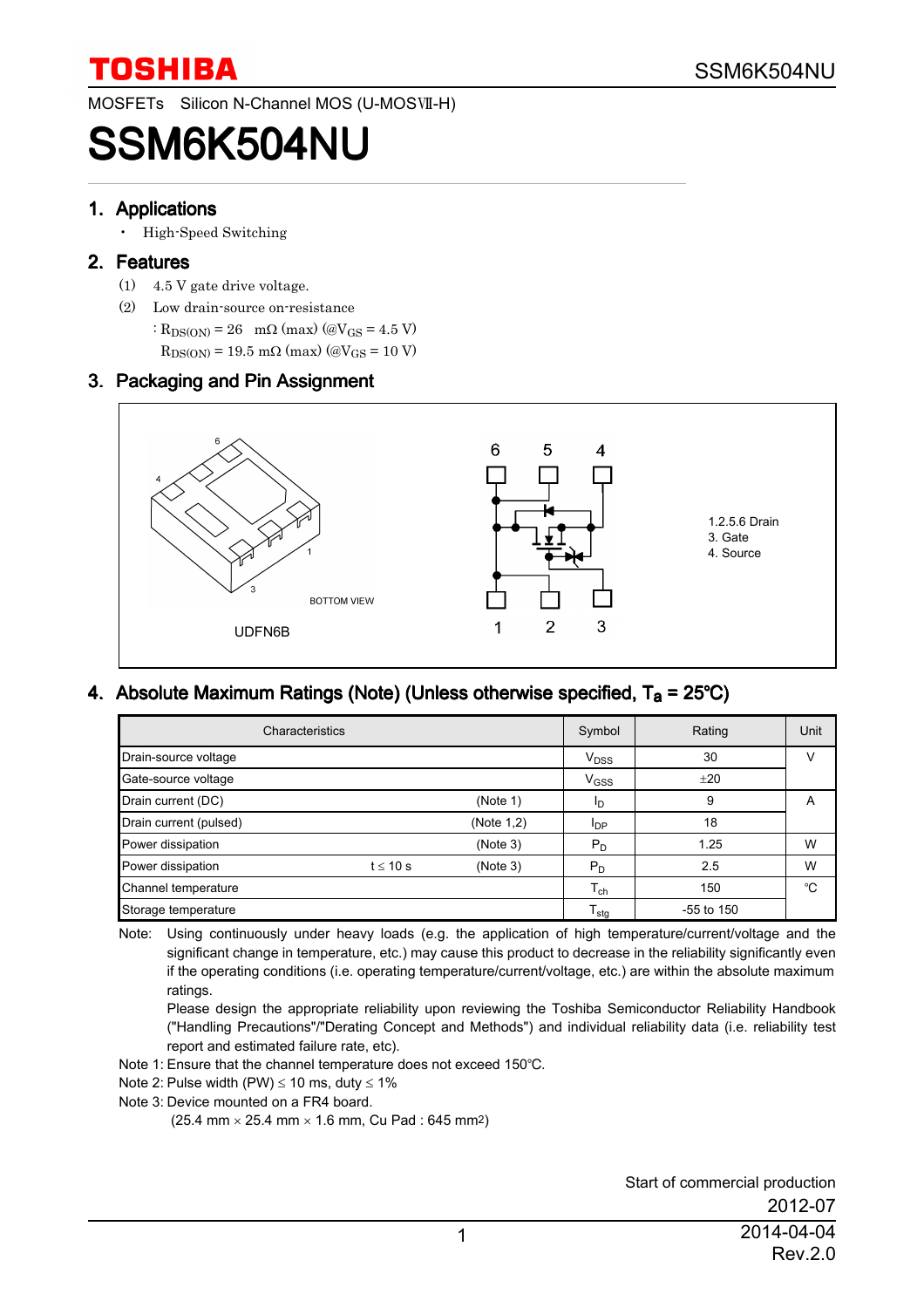- Note: The MOSFETs in this device are sensitive to electrostatic discharge. When handling this device, the worktables, operators, soldering irons and other objects should be protected against anti-static discharge.
- Note: The channel-to-ambient thermal resistance,  $R_{th(ch-a)}$ , and the drain power dissipation,  $P_D$ , vary according to the board material, board area, board thickness and pad area. When using this device, be sure to take heat dissipation fully into account.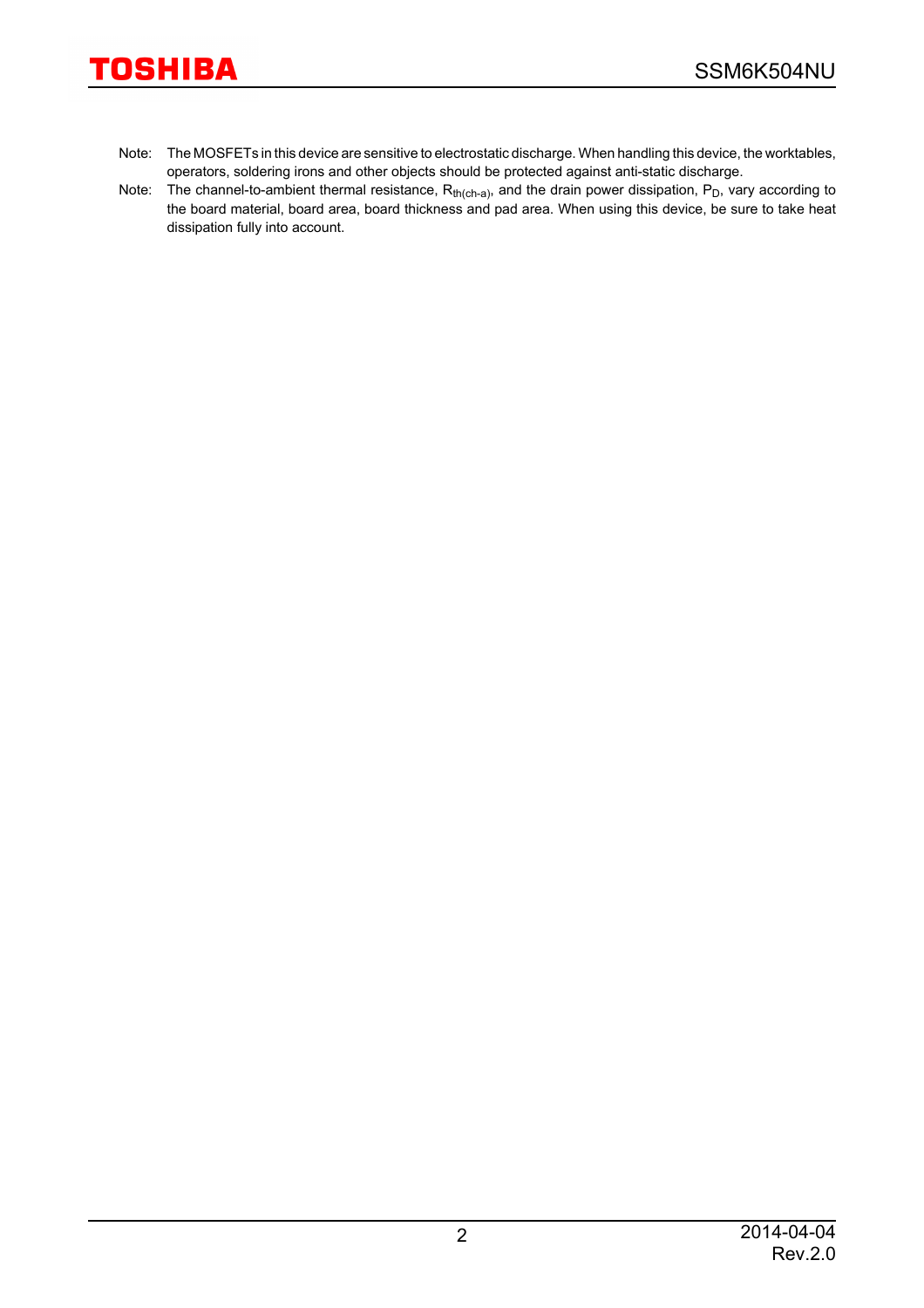#### 5. Electrical Characteristics

### 5.1. Static Characteristics ( $T_a = 25^{\circ}$ C unless otherwise specified)

| Characteristics                |          | Symbol                  | <b>Test Condition</b>                        | Min | Typ. | Max  | Unit      |
|--------------------------------|----------|-------------------------|----------------------------------------------|-----|------|------|-----------|
| Gate leakage current           |          | I <sub>GSS</sub>        | $V_{GS}$ = $\pm 20$ V, $V_{DS}$ = 0 V        |     |      | ±10  | μA        |
| Drain cut-off current          |          | <b>I</b> <sub>DSS</sub> | $V_{DS}$ = 30 V, V <sub>GS</sub> = 0 V       |     |      |      |           |
| Drain-source breakdown voltage |          | $V_{(BR)DSS}$           | $I_D$ = 10 mA, $V_{GS}$ = 0 V                | 30  |      |      | v         |
| Drain-source breakdown voltage | (Note 1) | $V_{(BR)DSX}$           | $I_D$ = 10 mA, $V_{GS}$ = -20 V              | 15  |      |      |           |
| Gate threshold voltage         | (Note 2) | $V_{th}$                | $V_{DS}$ = 10 V, $I_D$ = 0.1 mA              | 1.3 | –    | 2.5  |           |
| Drain-source on-resistance     | (Note 3) |                         | $R_{DS(ON)}$ $I_D = 4.0$ A, $V_{GS} = 4.5$ V |     | 19   | 26   | $m\Omega$ |
|                                |          |                         | $I_D$ = 4.0 A, $V_{GS}$ = 10 V               |     | 14   | 19.5 |           |
| Forward transfer admittance    | (Note 3) | $ Y_{fs} $              | $V_{DS}$ = 10 V, $I_D$ = 2.0 A               |     | 20   |      | S         |

Note 1: If a reverse bias is applied between gate and source, this device enters  $V_{(BR)DSX}$  mode. Note that the drainsource breakdown voltage is lowered in this mode.

Note 2: Let  $V_{th}$  be the voltage applied between gate and source that causes the drain current ( $I_D$ ) to below (0.1 mA for this device). Then, for normal switching operation,  $V_{GS(ON)}$  must be higher than  $V_{th}$ , and  $V_{GS(OFF)}$  must be lower than  $V_{th}$ . This relationship can be expressed as:  $V_{GS(OFF)} < V_{th} < V_{GS(ON)}$ . Take this into consideration when using the device.

Note 3: Pulse measurement.

### 5.2. Dynamic Characteristics (T<sub>a</sub> =  $25^{\circ}$ C unless otherwise specified)

| Characteristics                | Symbol           | <b>Test Condition</b>                                                                            | Min | Typ. | Max | Unit |
|--------------------------------|------------------|--------------------------------------------------------------------------------------------------|-----|------|-----|------|
| Input capacitance              | $C_{iss}$        | $V_{DS}$ = 15 V, V <sub>GS</sub> = 0 V,<br>$= 1 MHz$                                             |     | 620  |     | pF   |
| Reverse transfer capacitance   | C <sub>rss</sub> |                                                                                                  |     | 42   |     |      |
| Output capacitance             | $C_{\text{oss}}$ |                                                                                                  |     | 110  |     |      |
| Gate resistance                | $r_{\rm g}$      |                                                                                                  |     | 8    |     | Ω    |
| Switching time (turn-on time)  | $t_{on}$         | $V_{DD}$ = 15 V, I <sub>D</sub> = 1.0 A<br>$V_{GS}$ = 0 to 4.5 V, R <sub>G</sub> = 10 $\Omega$ , |     | 26.0 |     | ns   |
| Switching time (turn-off time) | $t_{off}$        | Duty $\leq 1\%$ , Input: $t_r$ , $t_f$ < 5 ns<br>Ground source, See Chapter 5.3                  |     | 16.4 |     |      |

### 5.3. Switching Time Test Circuit



 $4.5V$ 90% 10%  $0V$ V<sub>DD</sub> 90% 10%  $V_{DS(ON)}$ t∩ff  $t_{\mathsf{on}}$ 



#### 5.4. Gate Charge Characteristics ( $T_a$  = 25°C unless otherwise specified)

| Characteristics                                 | Symbol              | <b>Test Condition</b>                                      | Min | Typ. | Max | Unit |
|-------------------------------------------------|---------------------|------------------------------------------------------------|-----|------|-----|------|
| Total gate charge (gate-source plus gate-drain) | $Q_{\alpha}$        | $V_{DD}$ = 15 V, V <sub>GS</sub> = 4.5 V,<br>$I_D = 9.0 A$ |     | 4.8  |     | nC   |
| Gate-source charge 1                            | ${\sf Q}_{\sf as1}$ |                                                            |     |      |     |      |
| Gate-drain charge                               | Q <sub>ad</sub>     |                                                            |     | 6.،  |     |      |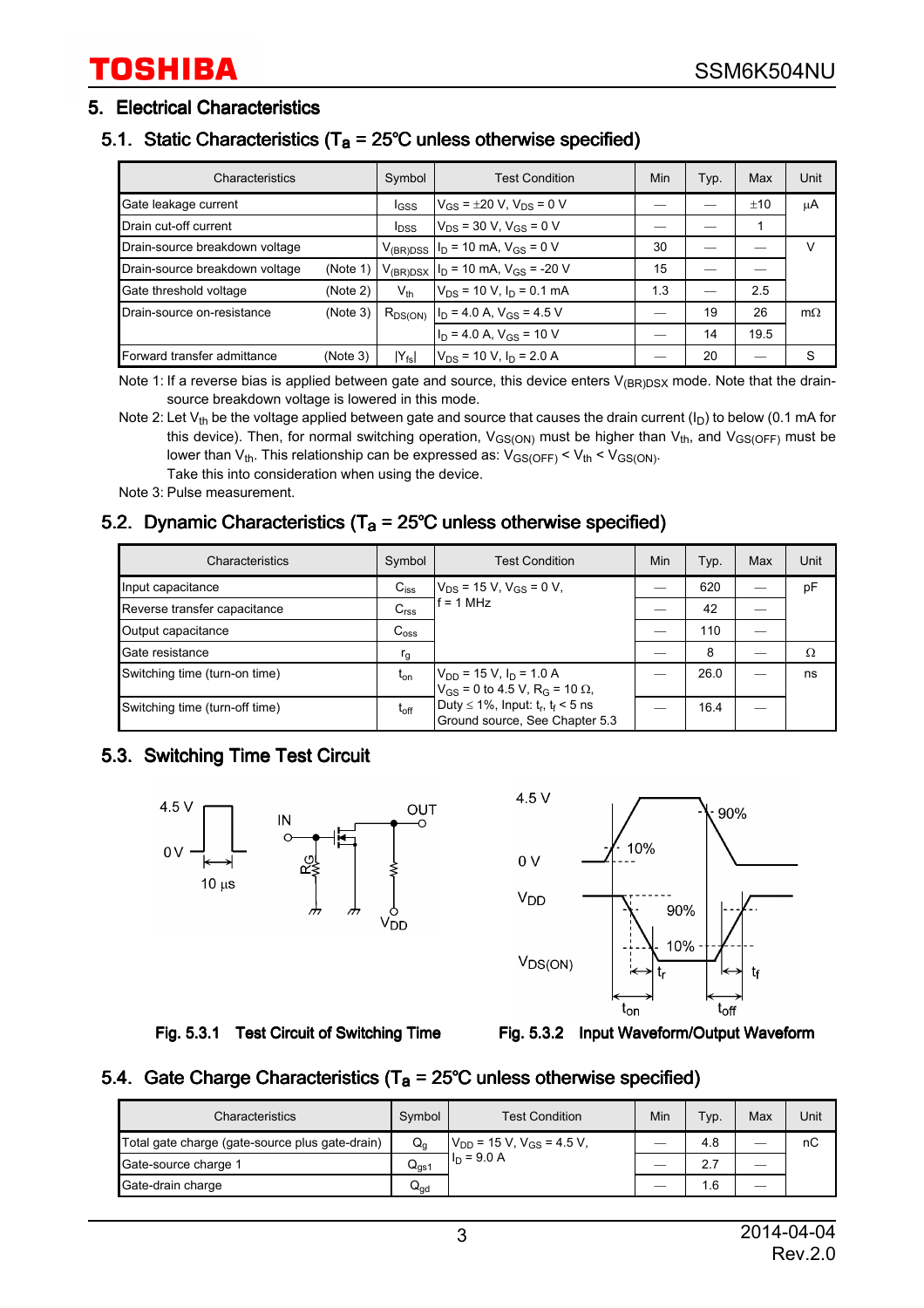### 5.5. Source-Drain Characteristics ( $T_a = 25^{\circ}$ C unless otherwise specified)

| <b>Characteristics</b> |           | Symbol | <b>Test Condition</b>                          | Min                      | $TVD$ . | Max | Unit |
|------------------------|-----------|--------|------------------------------------------------|--------------------------|---------|-----|------|
| Diode forward voltage  | (Note $1$ | VDSF   | $= 0 V$<br>$-4.0 A$<br>$V_{GS}$<br>$=$<br>l Id | $\overline{\phantom{a}}$ | $-0.85$ | .   |      |

Note 1: Pulse measurement.

### 6. Marking

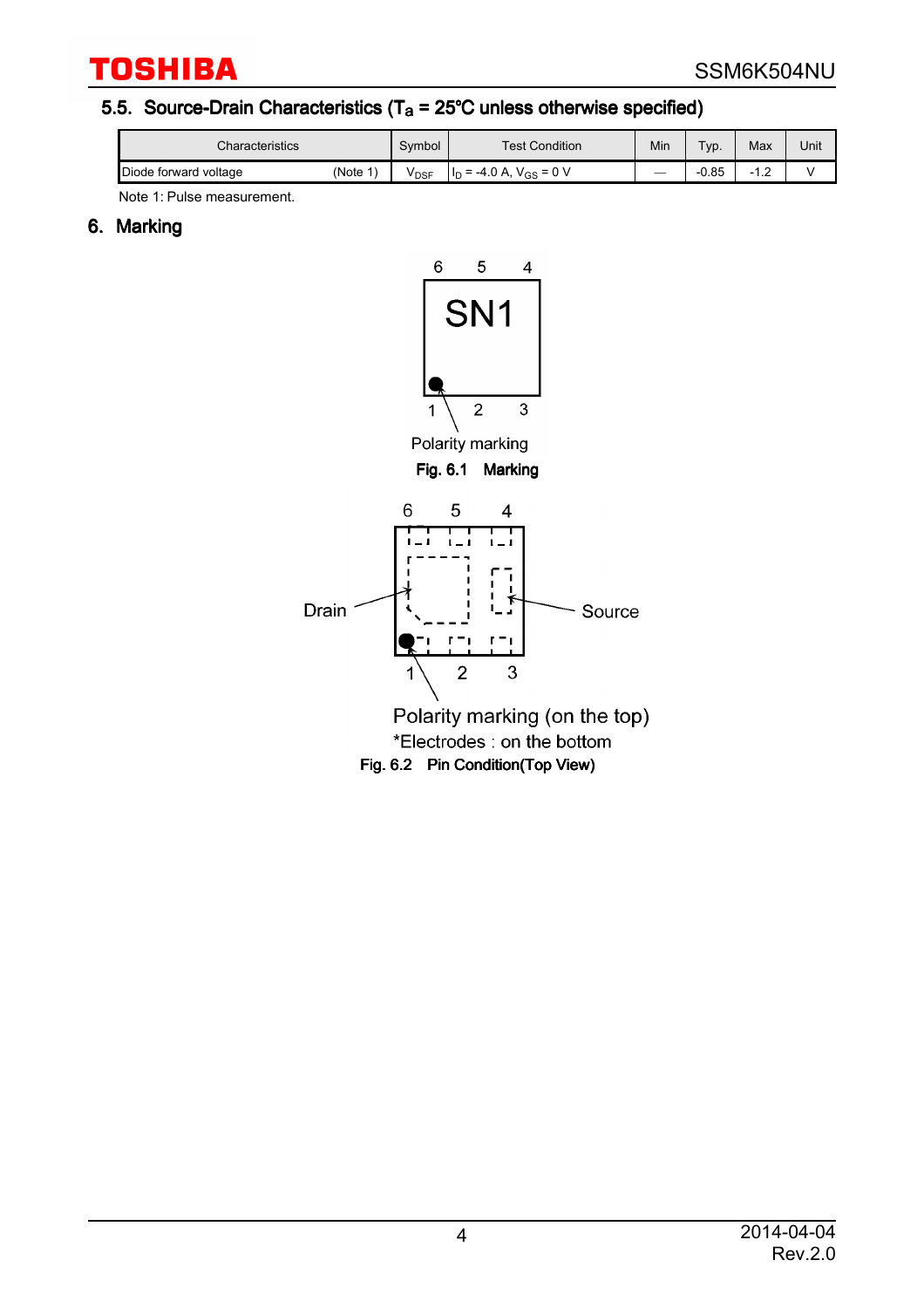### 7. Characteristics Curves (Note)

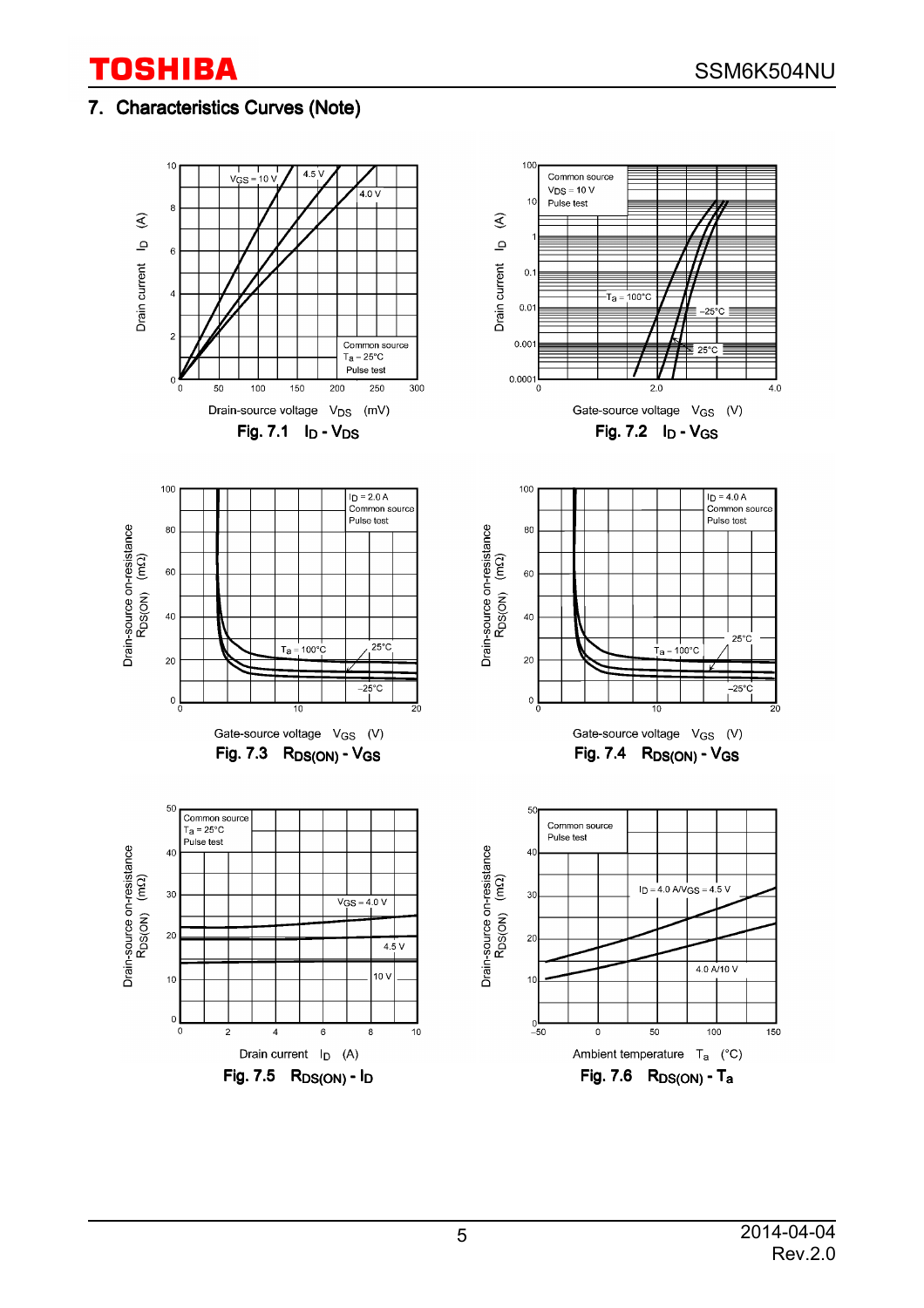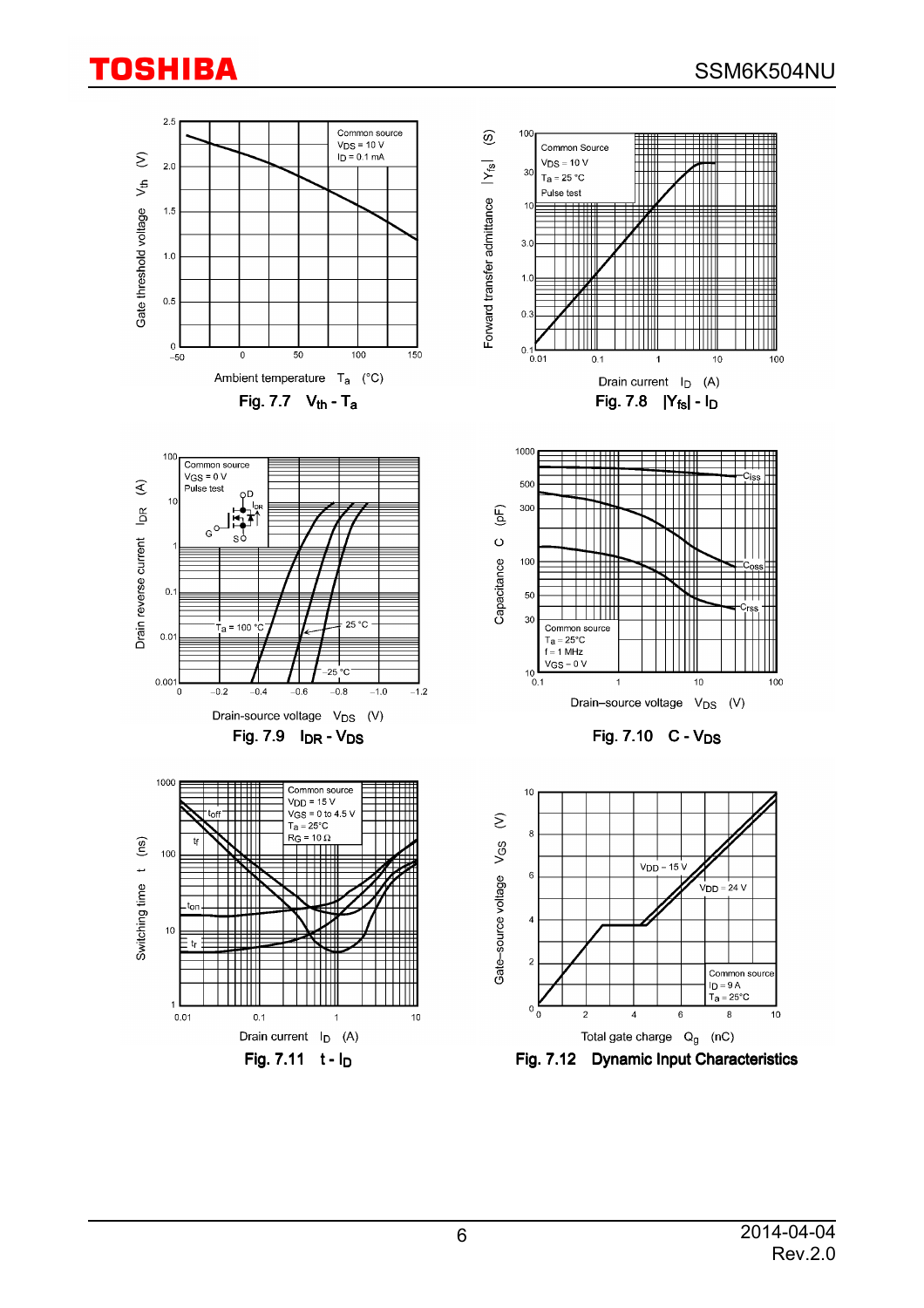

Note: The above characteristics curves are presented for reference only and not guaranteed by production test, unless otherwise noted.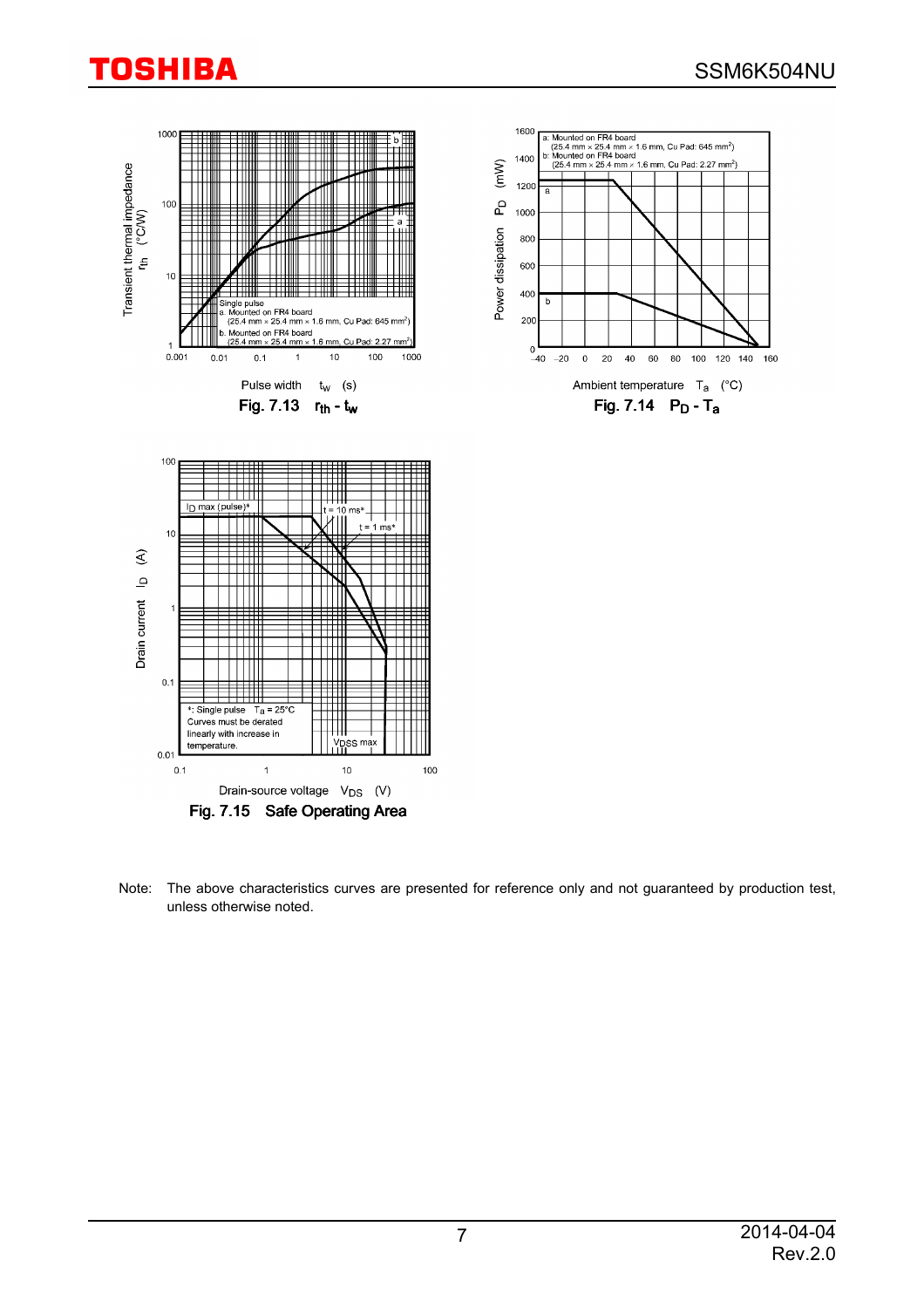

### Package Dimensions

SSM6K504NU

Unit: mm



#### Weight: 8.5 mg (typ.)

Package Name(s)

TOSHIBA: 2-2AA1A

Nickname: UDFN6B